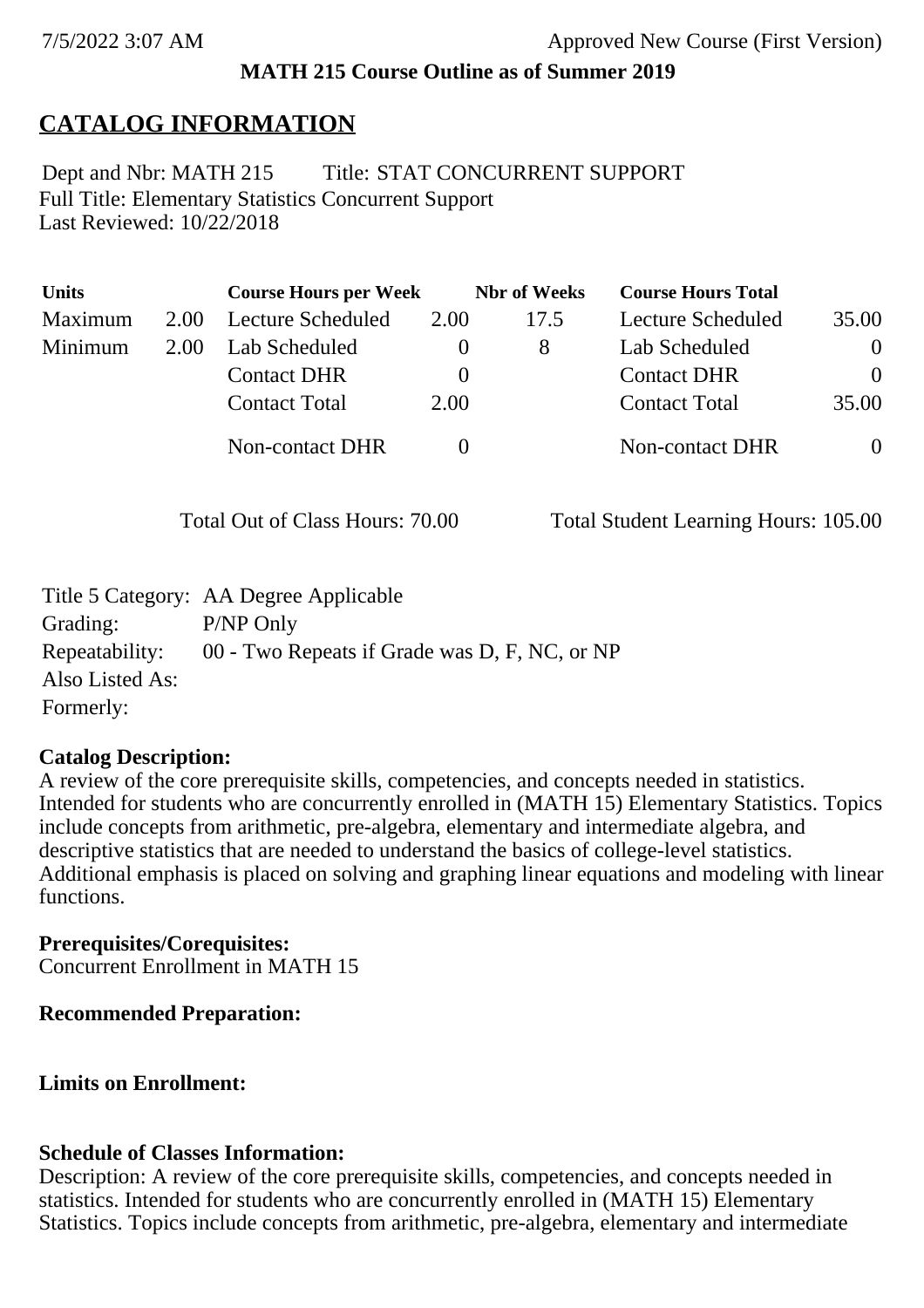algebra, and descriptive statistics that are needed to understand the basics of college-level statistics. Additional emphasis is placed on solving and graphing linear equations and modeling with linear functions. (P/NP Only) Prerequisites/Corequisites: Concurrent Enrollment in MATH 15 Recommended: Limits on Enrollment: Transfer Credit: Repeatability: Two Repeats if Grade was D, F, NC, or NP

# **ARTICULATION, MAJOR, and CERTIFICATION INFORMATION:**

| <b>AS Degree:</b><br><b>CSU GE:</b> | Area<br><b>Transfer Area</b> |            | Effective:<br>Effective: | Inactive:<br>Inactive: |
|-------------------------------------|------------------------------|------------|--------------------------|------------------------|
| IGETC:                              | <b>Transfer Area</b>         |            | Effective:               | Inactive:              |
| <b>CSU Transfer:</b>                |                              | Effective: | Inactive:                |                        |
| <b>UC</b> Transfer:                 |                              | Effective: | Inactive:                |                        |

**CID:**

**Certificate/Major Applicable:** 

[Not Certificate/Major Applicable](SR_ClassCheck.aspx?CourseKey=MATH215)

# **COURSE CONTENT**

#### **Student Learning Outcomes:**

Upon completion of the course, students will be able to:

- 1. Apply arithmetic, pre-algebra, and algebra skills necessary for success in Elementary Statistics.
- 2. Apply knowledge of algebra and descriptive statistics to inferential statistics.

### **Objectives:**

During this course, students will:

- 1. Apply statistics-related pre-algebra skills necessary for success in Elementary Statistics.
- 2. Apply statistics-related algebra skills necessary for success in Elementary Statistics.
- 3. Apply descriptive statistics to communicate findings in the context of the data.
- 4. Apply knowledge of linear functions to construct, use, and interpret mathematical models to represent and communicate relationships in quantitative data.
- 5. Apply proportional reasoning, percents, and fractions to probability problems found in an Elementary Statistics course.
- 6. Recognize the distinction between sample statistics and population parameters and interpret the results of statistical inference contextually.
- 7. Use technology to solve problems found in an Elementary Statistics course, such as calculating probabilities, data exploration, regression, and statistical inference.
- 8. Apply effective learning strategies for success in college.

# **Topics and Scope:**

I. Topics from Pre-Algebra: Review of Pre-Algebra Topics, as Needed, in the Context of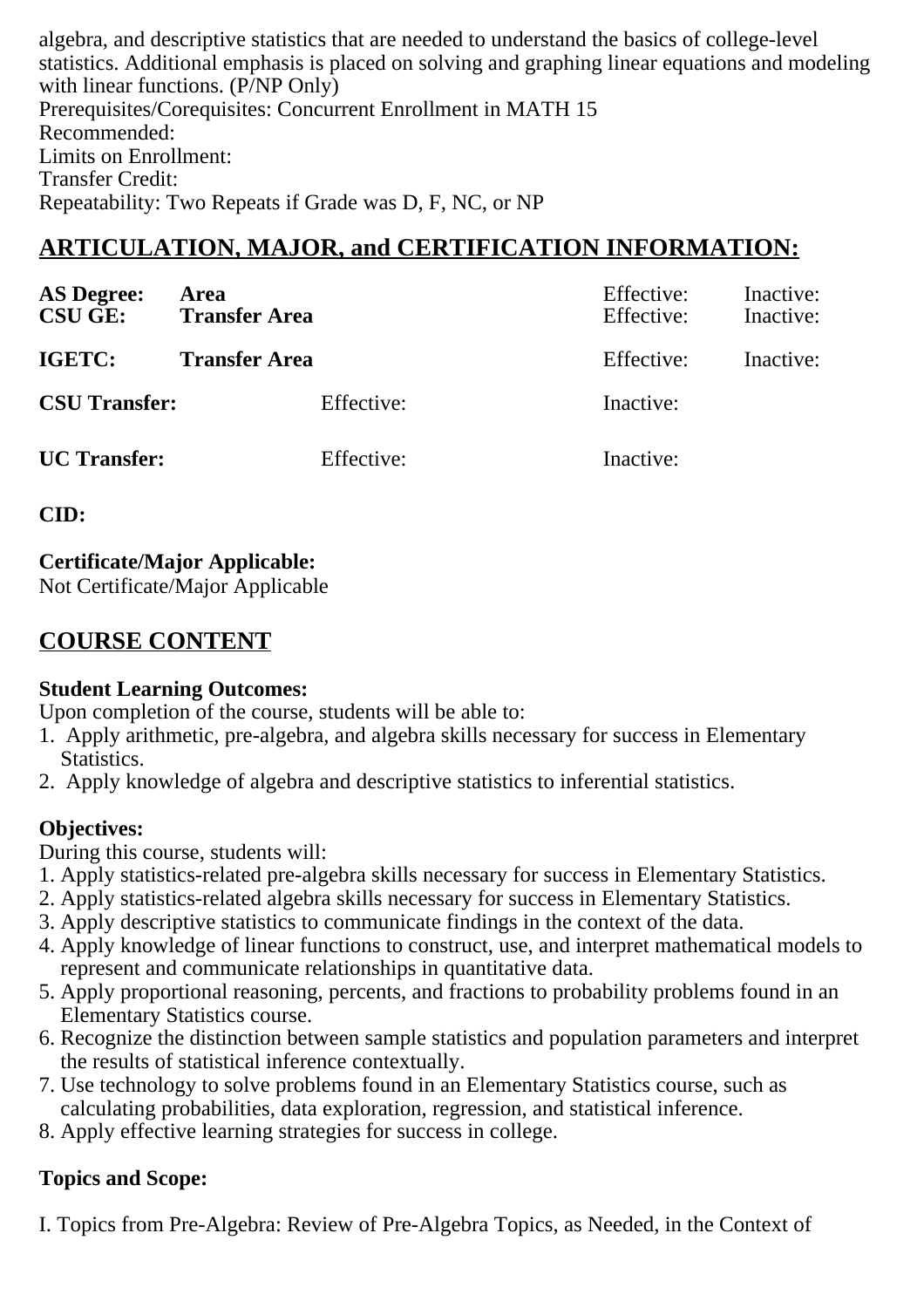Statistics That May Include:

- A. Arithmetic of signed numbers
- B. Conversion of verbal descriptions of inequalities to interval form, graphical and algebraic form
- C. Operations with fractions, as needed, proportions, ratios and percent
- D. Exponents, square roots, scientific notation
- E. Simplification of algebraic expressions; order of operations
- F. Graphing fractions, decimals, and signed numbers on a number line
- G. Graphing ordered pairs in the Cartesian coordinate system
- II. Topics from Beginning and Intermediate Algebra: Review of Algebra Topics, as Needed, in the Context of Statistics That May Include:
	- A. Evaluation of expressions and formulas
	- B. Mathematical models
	- C. Linear functions, constant rate of change, graphing, interpreting slope and y-intercept in context
	- D. Scatterplots and regression lines
	- E. Area under the graph of a function
- III. Topics from Elementary Statistics: Concurrent Support for Statistical Topics That May Include:
	- A. Summarizing and communicating essential features of data sets
	- B. Interpreting results of statistical inference in context
	- C. Calculating probabilities and using the rules of probability in applied situations
- IV. Technology (Calculator or Computer Software)
	- A. Evaluate Formulas
	- B. Calculate probabilities
	- C. Analyze data
	- D. Perform statistical inference
- V. Topics Related To Developing Effective Learning Skills
	- A. Study skills: organization and time management, test preparation and test-taking skills
	- B. Self-assessment: using performance criteria to judge and improve one's own work, analyzing and correcting errors on one's test
	- C. Use of resources: strategies identifying, utilizing, and evaluating the effectiveness of resources in improving one's own learning, e.g., peer study groups, computer resources, lab resources, tutoring resources

#### **Assignment:**

- 1. Reading outside of class (0-60 pages per week)
- 2. Problem sets (5-16 per week)
- 3. Quizzes (0-4 per week)
- 4. Projects (0-5)
- 5. Exams (0-5)
- 6. Final exam

### **Methods of Evaluation/Basis of Grade:**